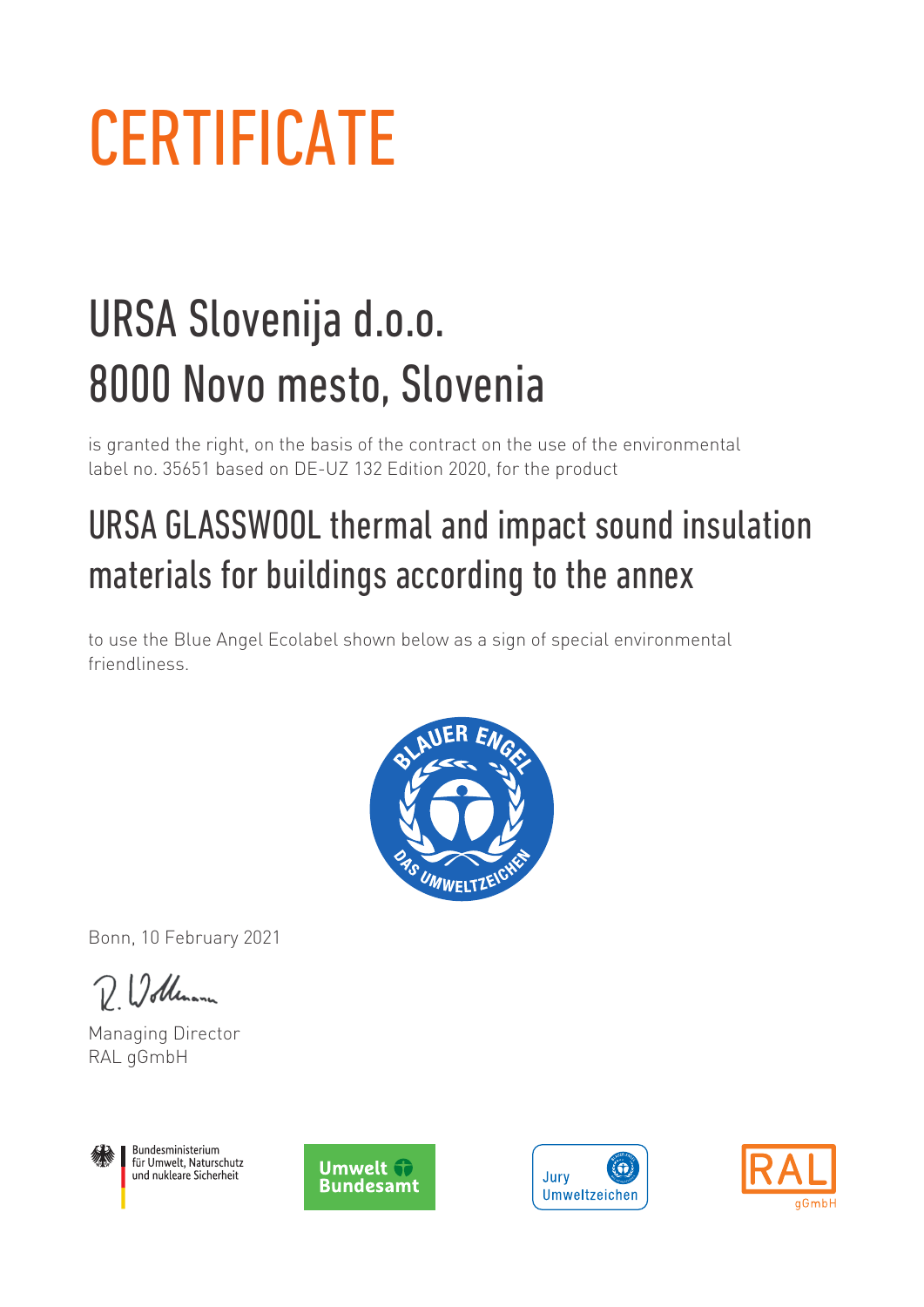

**Anlage zum Vertrag: URSA GLASSWOOL Wärme- und Trittschalldämmstoffe für Gebäude**

| Produktname         | Anwendungstyp<br>(DIN 4108-10) |
|---------------------|--------------------------------|
| ULF                 | WI, DI, WTR                    |
| <b>ULF GEMINI</b>   | WI, DI, WTR                    |
| <b>DF45</b>         | WI, DI, WTR                    |
| DF 45 GEMINI        | WI, DI, WTR                    |
| <b>ELF</b>          | WI, DI, WTR                    |
| <b>DF44</b>         | WI, DI, WTR                    |
| DF 44 GEMINI        | WI, DI, WTR                    |
| <b>ELF GEMINI</b>   | WI, DI, WTR                    |
| <b>DF42</b>         | WI, DI, WTR                    |
| DF 42 PRACTIC       | WI, DI, WTR                    |
| DF 42 GEMINI        | WI, DI, WTR                    |
| <b>DF40</b>         | WI, DI, WTR, WH                |
| <b>SF 40</b>        | WI, DI, WTR, WH                |
| <b>TWF FONO</b>     | WI, DI, WTR, WH                |
| <b>PANDA</b>        | WI, DI, WTR, WH                |
| TWP <sub>1</sub>    | WI, DI, WTR, WH                |
| FKP <sub>1</sub>    | WI, DI, WTR, WH                |
| <b>DF 39</b>        | WI, DI, WTR, WH                |
| DF 39 Silver        | WI, DI, WTR, WH                |
| SF 39               | WI, DI, WTR, WH                |
| TWF <sub>1</sub>    | WI, DI, WTR, WH                |
| PANDA 39            | WI, DI, WTR, WH                |
| <b>TWP 19</b>       | WI, DI, WTR, WH                |
| <b>FKP 39</b>       | WI, DI, WTR, WH, WZ            |
| <b>FKP 19</b>       | WI, DI, WTR, WH, WZ            |
| <b>TWP Silentio</b> | WI, DI, WTR, WH, WZ            |
| <b>DF38</b>         | WI, DI, WTR, WH                |
| PANDA 38            | WI, DI, WTR, WH                |
| <b>SF 38</b>        | WI, DI, WTR, WH                |
| <b>TWF38</b>        | WI, DI, WTR, WH                |
| <b>FONLESS</b>      | WI, DI, WTR, WH                |
| AKP <sub>1</sub>    | WI, DI, WTR, WH                |
| TWP 38 SILENTIO     | WI, DI, WTR, WH                |
| FDP <sub>1</sub>    | WI, DI, WTR, WH, WZ            |
| KDP <sub>1</sub>    | WI, DI, WTR, WH, WZ            |
| <b>DF37</b>         | WI, DI, WTR                    |
| SF 37               | WI, DI, WTR                    |
| DF 37 Optimum       | WI, DI, WTR                    |

Date granted: 10.02.2021 (Document date: 10.02.2021 - Version: 1) Page 1 of 2